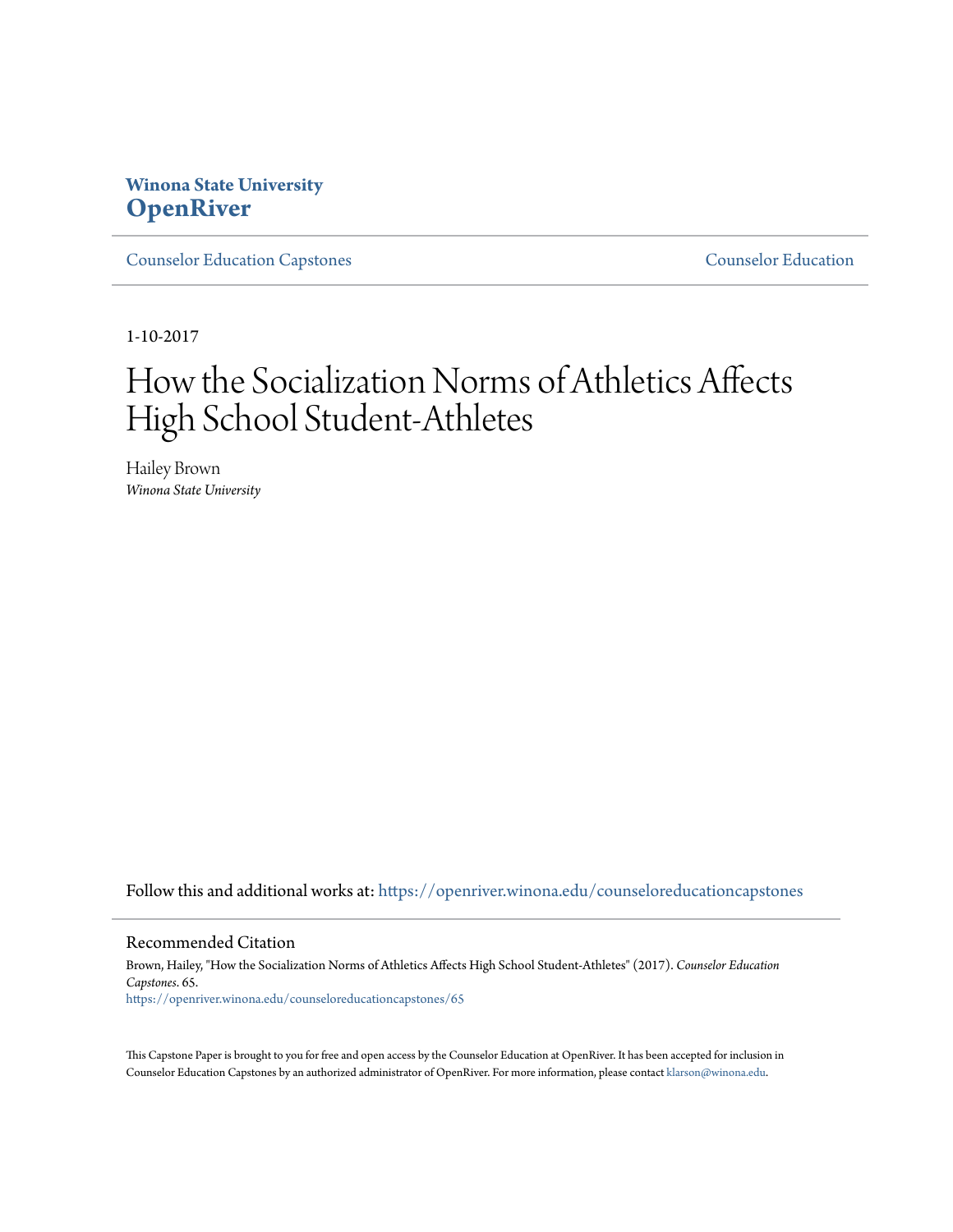How the Socialization Norms of Athletics Affects High School Student-Athletes

Hailey Brown

A Capstone Project submitted in partial fulfillment of the requirements for the Master of Science Degree in Counselor Education at Winona State University

Spring 2017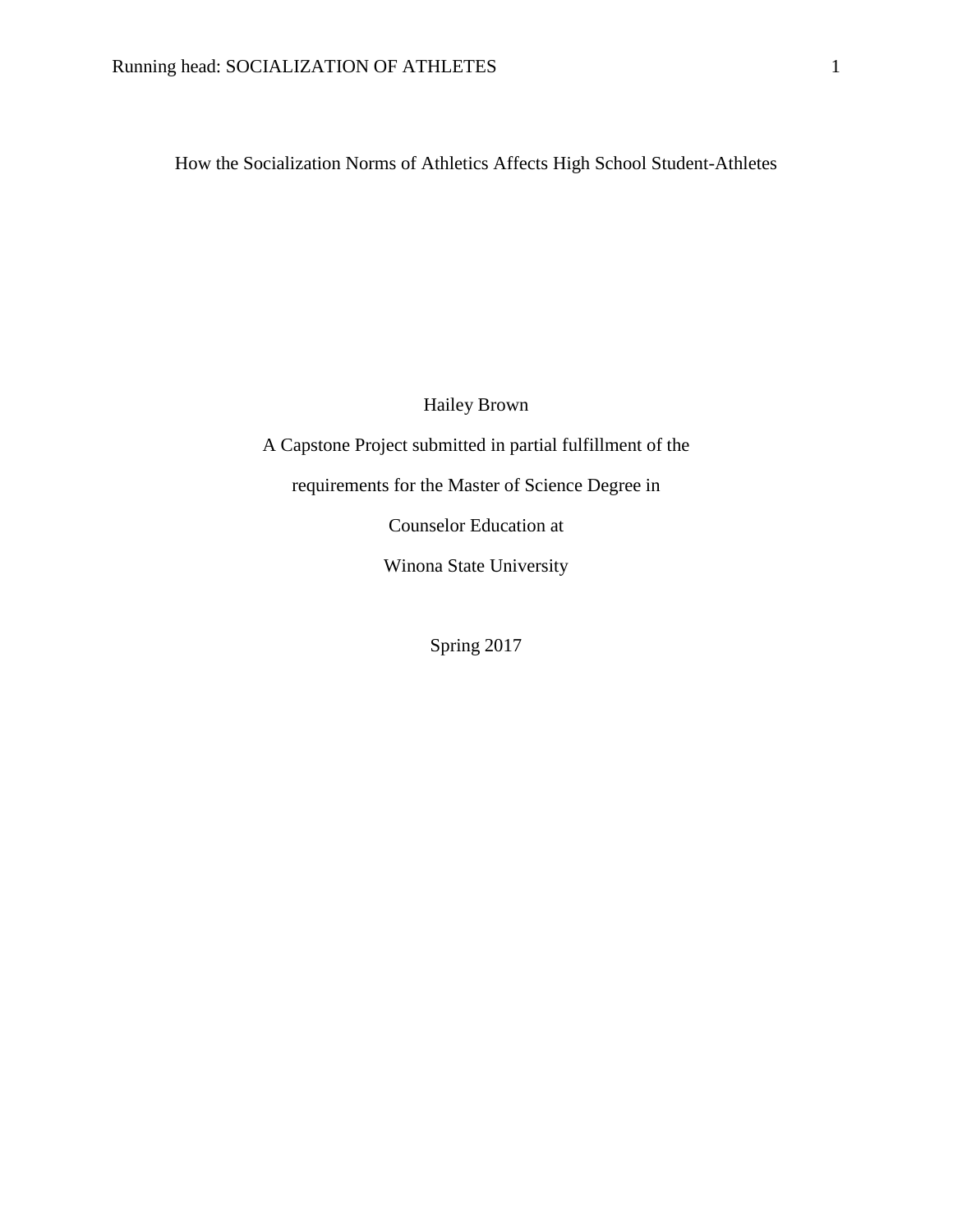Winona State University

College of Education

Counselor Education Department

## CERTIFICATE OF APPROVAL

\_\_\_\_\_\_\_\_\_\_\_\_\_\_\_\_\_\_\_\_\_\_\_\_\_\_

## CAPSTONE PROJECT

\_\_\_\_\_\_\_\_\_\_\_\_\_\_\_\_\_\_\_

How the Socialization Norms of Athletics Affects High School Student-Athletes

This is to certify that the Capstone Project of

Hailey Brown

Has been approved by the faculty advisor and the CE 695 – Capstone Project

Course Instructor in partial fulfillment of the requirements for the

Master of Science Degree in

Counselor Education

Capstone Project Supervisor: Dr. Eric Baltrinic

Approval Date: 1/10/17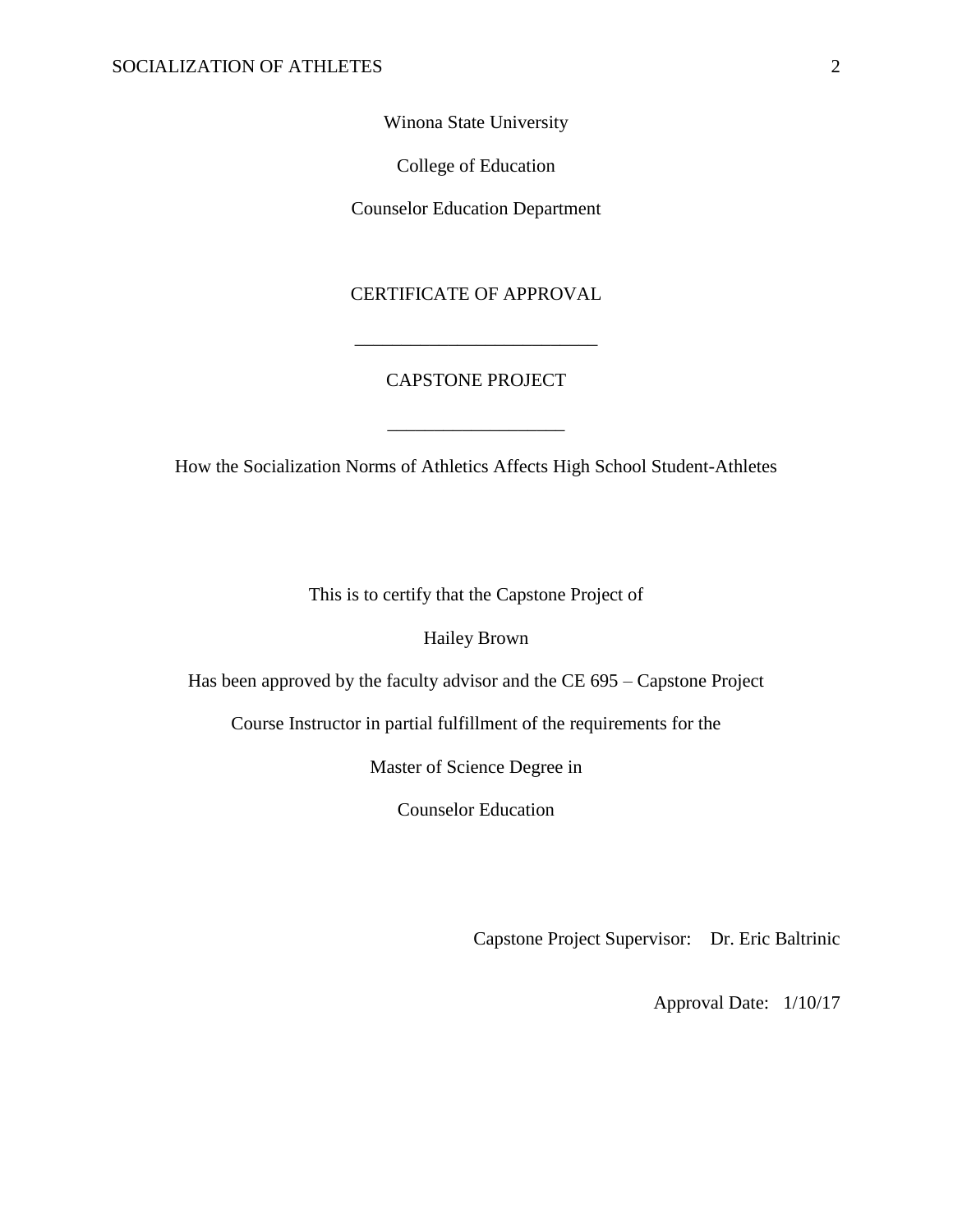#### Abstract

The purpose of this capstone project is to look into the implications of the norms high school athletes face with regards to socialization. Pressure to conform to gender norms can be difficult for all individuals. Along with those already formed gender norms, being a student-athlete has a culture of its own, which creates pressure from society to conform to the norms of the sports culture that can pose a danger to students at the high school level. Research has found correlations between these norms and seeking help seeking, even when it would benefit the student's mental or academic health (Steinfeldt & Steinfeldt, 2012). Female student-athletes tend to have conflicting gender norms, so that dissonance between the two identities sends a red flag (Steinfeldt, Zakrajsek, Carter, & Steinfeldt, 2011). School counselors need to be aware of the implications of gender norms and the socialization process when it comes to their student-athletes in order to best reach out and service their needs.

*Keywords*: high-school, athlete, socialization, norm, counselor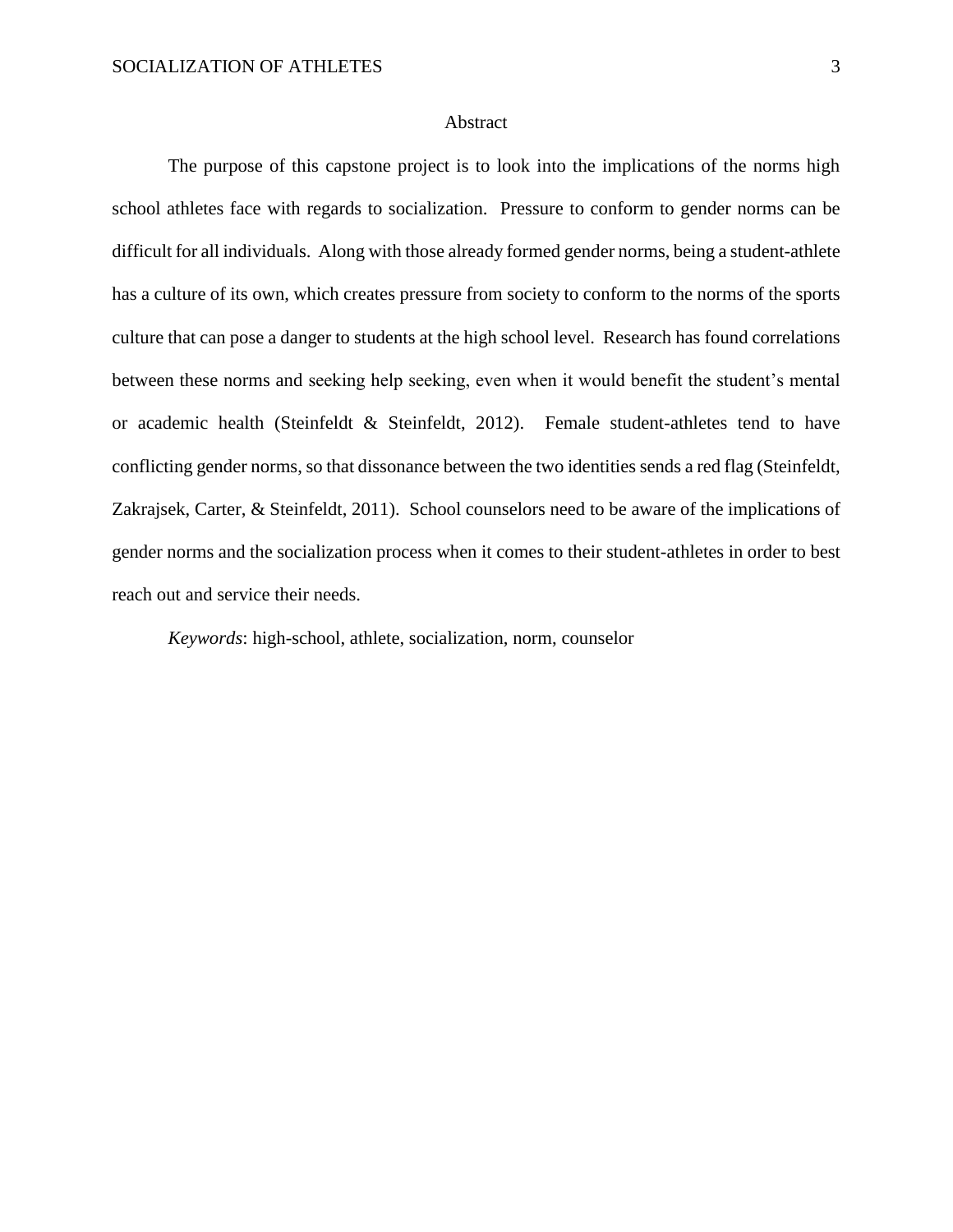## Contents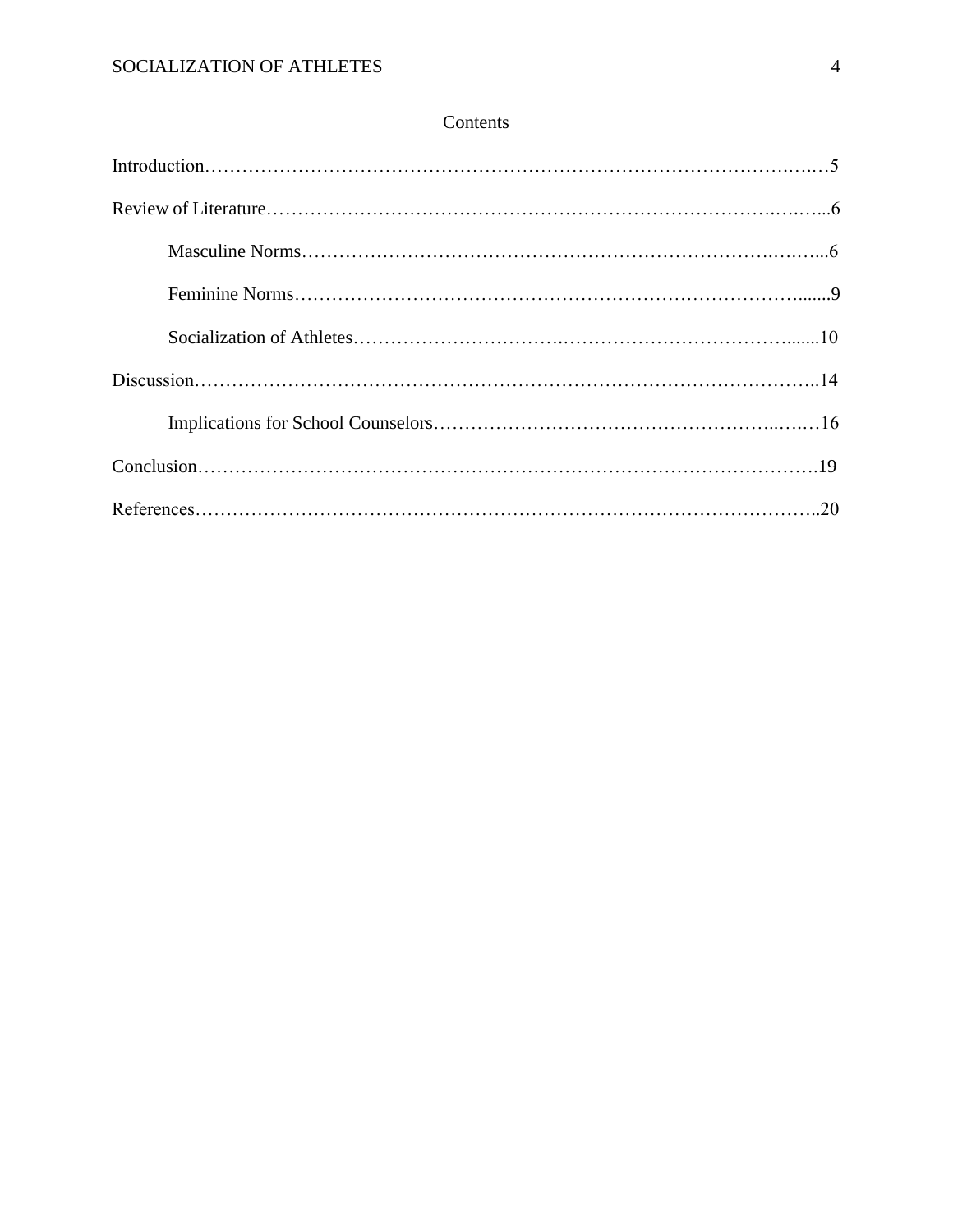#### **Introduction**

School counselors create a mission and a vision for their student body that aligns with the school and district. Serving the needs of the students and creating an environment of success tends to be a common theme among all. The goal of this research is to take a portion of the student body and see where school counselors can intervene in order to create an environment for students to thrive. The focus is to see what services we can offer the student-athletes in our school. This is going to be done by looking at the socialization process that these students go through in order to be effective. An important piece is to look at what pressures or stigmas they are facing and the effects they have on student-athletes. By having that information, school counselors can have a better understanding of that population and be able to intervene. If student-athletes are being socialized in a different way than the student body as a whole, then their struggles may be different. Then, those differences need to be addressed in order for the entire student body to thrive.

#### **Review of Literature**

Researchers have done extensive exploration of the difference between masculine and feminine norms with regards to the general population. For athletes, participation in sports leads to expectations to meet the masculine values, beliefs, and rituals of that society (Steinfeldt, Zakrajsek, Carter, & Steinfeldt, 2011). Those expectations are called norms, or the rules of society that govern the way individuals perceive others and how they measure themselves. The masculine ideals that stem from the athletic norms in this review of literature can be defined as competition, aggression, domination, and independence (Steinfeldt  $\&$  Steinfeldt, 2012). There are many ways in which these norms affect student socialization.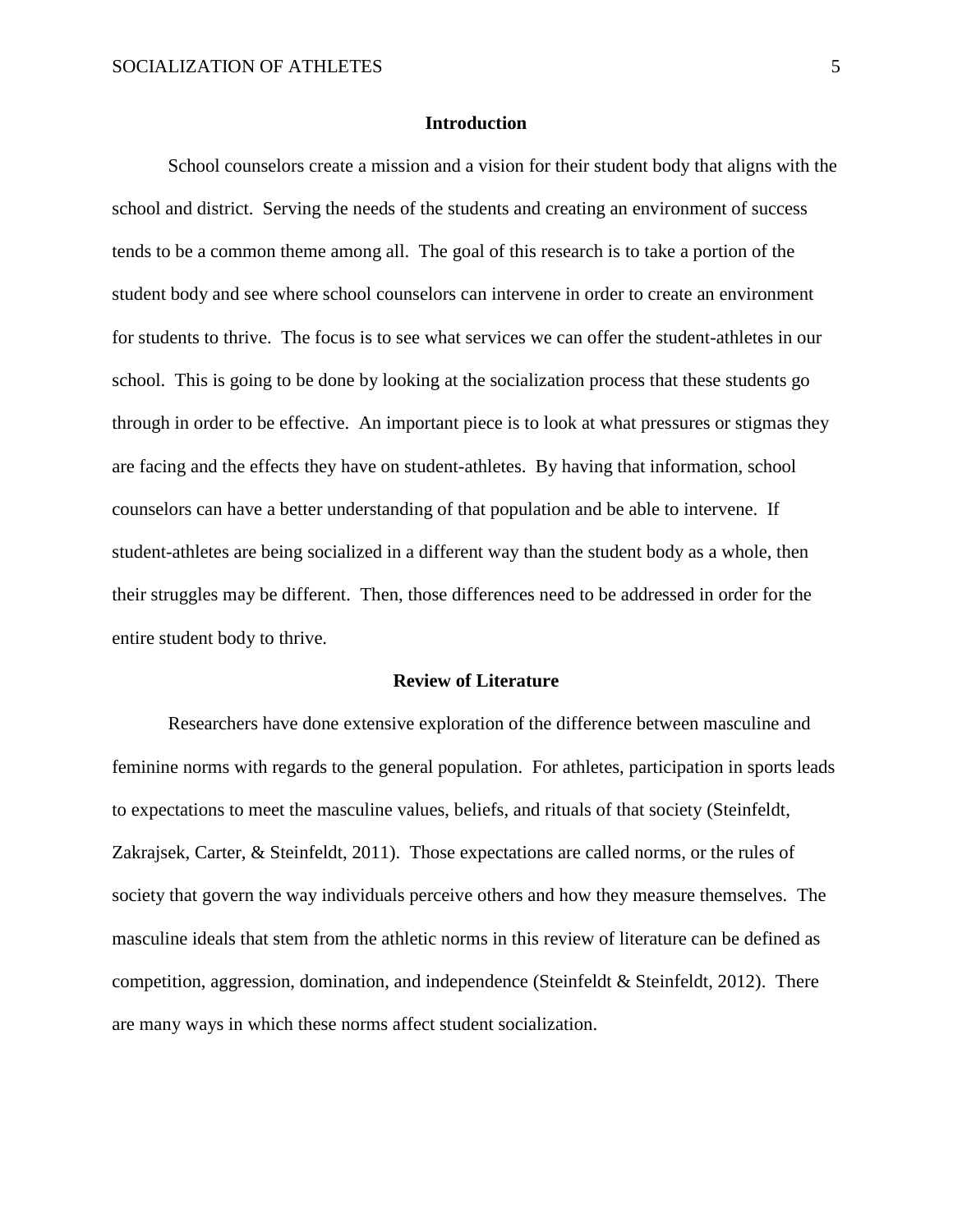#### **Masculine Norms**

There has been a negative stigma associated with help-seeking among many groups of individuals (Steinfeldt & Steinfeldt, 2012). Stigma can be referred to the social exclusion of individuals with certain labels that could potentially come from seeking help (Pattyn, Verhaeghe, Sercu, & Bracke, 2013). Athletes, especially male athletes, have been suggested to follow a certain set of masculinity norms. An article written by Jesse and Matthew Steinfeldt (2012) looked at the patterns of conformity to these norms among DII collegiate football players from four separate universities. They used the Conformity to Masculine Norms Inventory 46 item (CMNI-46) self-report instrument to assess the conformity into nine subscales. The authors had participants take the Self-Stigma of Seeking-Help Scale (SSOSH). With a test-retest reliability of .72 and correlational validity with an internal consistency coefficient of .89, the researchers used this scale to determine the athletes attitudes toward help-seeking (Steinfeldt & Steinfeldt, 2012). They found the more that athletes conformed to masculine norms, the more they negatively stigmatized help-seeking practices. Another discovery was that although there were a group of athletes who fell under the category of conforming to masculine norms, not all of the athletes conformed. The highest categories of difference between the non-conforming players and the conforming players was in the Heterosexual Self-Preservation and Emotional Control categories. Both of these categories fall right in line with the researches definition of masculine ideas: competition, aggression, domination, independence (Steinfeldt & Steinfeldt, 2012).

Based on the research results, it could be said that there was a correlation between conformity to masculine norms and a negative stigma toward help-seeking. For example, if a student-athlete had an unsavory home-life they are not equipped to handle, they would not likely seek out the school counselor. In the sport and masculine culture, there is an expectation of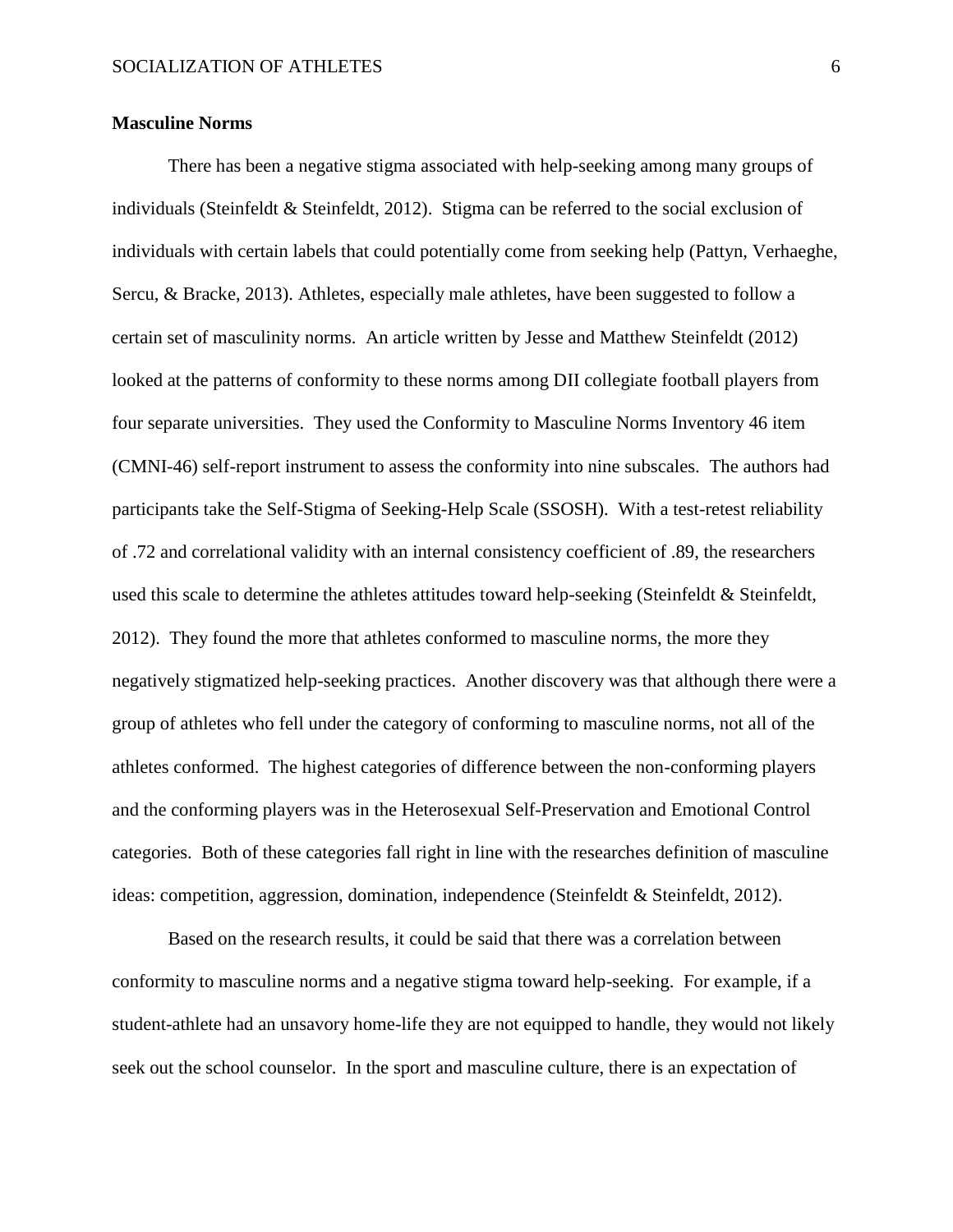mental toughness and independence which stands in the way of student-athletes looking for outside help (Steinfeldt & Steinfeldt, 2012). They want to excel and it is a student-athlete perspective that supports the idea that there is no room for weaknesses or gathering help from others, especially regarding their mental health. In order to assist these students, a counselor needs to reach out in order to break down the stigma of seeking and normalize assistance for mental health purposes.

In order to reach adolescent males, it may be that administrators or school counselors must reach out to them. With their unwillingness to seek out help, one study looks at working with those athletes in order to put prevention programing in place (Steinfeldt, Vaughan, LaFollette, & Steinfeldt, 2012). Another issue that revolves around athletics is the idea that male athletes who conform to masculine norms share similar characteristics that are predictor factors for bullying behaviors. Throughout the United States, organized sports are seen as a huge contributor in establishment of socialization networks (Steinfeldt, Vaughan, LaFollette, & Steinfeldt, 2012). Overall, the moral atmosphere of athletes tends to be a high predictor of moral functioning. In the study done by Steinfeldt and his colleagues (2012), the moral atmosphere of athletes is made up not only of their peers, but their strongest male role models as well. It could be suggested that male athletes could benefit from fathers and coaches facilitating psychoeducational interventions about the socialization process of masculine norms. This could be a way to combat the negative behaviors that have potential to be expressed by high school athletes. Along with that, having those students use their peer influence to model and enforce a safe atmosphere for other students with regards to bullying and other negative effects of not being socialized into a specific set of norms.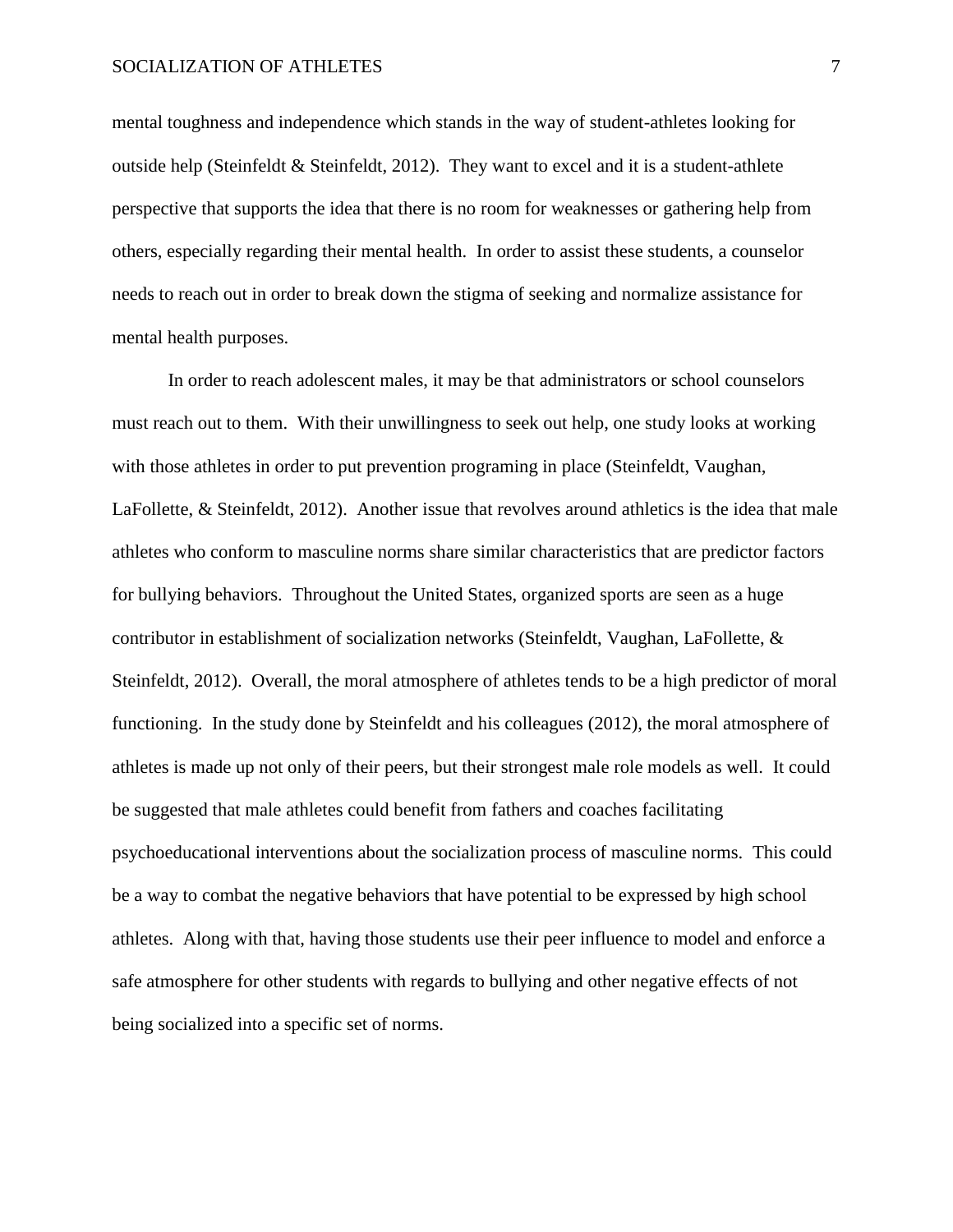Many athletes gain their dedication to the sport through a socialization process where they gain a unique sense of self. This process integrates athletes into society by teaching norms, values, and appropriate behaviors through social roles (Beamon, 2010). Two theories guided a study done by Beamon (2010), which are the social imitation theory and the social learning theory. She collected qualitative data of African American males whose socializing agents and environments lead them into sports participation starting at a young age (Beamon, 2010). The consequences experienced by the males who grow up in this type of community tend to be low levels of academic achievement. Role models for young males in the African American community tend to be athletes or entertainers, not businessmen, doctors, or lawyers. "The term *African American community* in these findings signifies a larger context of culture and the respondents' perceptions of African Americans as a collective entity," (Beamon, 2010, p293- 294). However, Beamon (2010) discovered that many of the reported role models were individuals that the males interviewed knew. This finding only supports the ideal that the means to success in athletics is a tangible feat. Being aware of the very few African American role models outside of the athletic or entertainment world, would be important to future mentors for young males in that community.

#### **Feminine Norms**

Strength, competitiveness, assertiveness, and independence are characteristics typically associated with masculinity. However, male athletes are not the only ones taking on those attributes. Female athletes live in a paradox of attempting to conform to feminine norms while trying to be competitive in their sport (Steinfeldt, Zakrajsek, Carter, & Steinfeldt, 2011). This article looked into three hypotheses regarding female athletes, their level of conformity, and the effects of that circumstance compared to non-athletes or male athletes. One way that females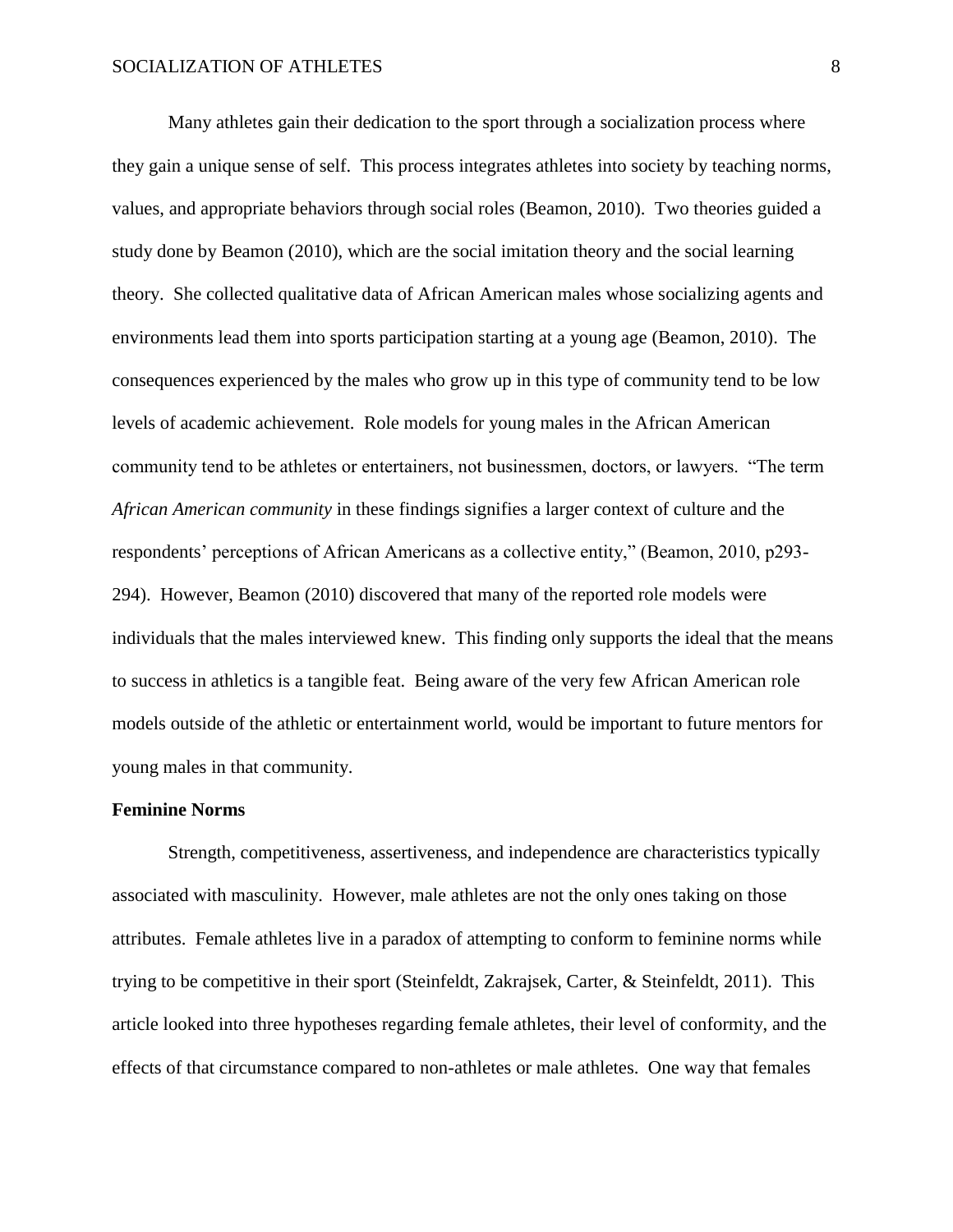#### SOCIALIZATION OF ATHLETES 9

live in a paradox is when it comes to body image and esteem. Although no significant evidence could predict body esteem in females, there was a large report of body dissatisfaction in sports that either have more revealing uniforms or that value a feminine physique. In addition, they found that female athletes did not perceive themselves as less feminine than non-athletes. However, it is also found that they reported higher levels of winning and risk taking, which have been known as traditional masculine norms. Unlike in males, studies have found positive effects of risk taking in female athletes, liking this trait to higher body esteem (Steinfeldt et al., 2011). On the other hand, many female athletes relate better to males than their female, non-athlete, peers. Overall, female athletes need to balance the socialization aspects of conformity of both female and masculine norms in order to fit into the societal expectations.

Although females who are athletes have to balance the socialization of both the masculine and feminine norms, sport participation has many benefits linked to self-esteem. Sport involvement holds predictive factors for increased school attachment and lower levels of peer isolation (Daniels & Leaper, 2006). Unlike males, just being in a sport does not contain the high of predictive factor with regards to a sense of belonging to a social group for females. One study looked into just how much the peer acceptance piece had to do with a female athlete's levels of self-esteem. Daniels and Leaper (2006) found significant evidence to support that peer acceptance mediated the relationship between participation in athletics and an individual reporting high self-esteem. The females who were physically active in a sport and who are accepted by their peers, were likely to experience increased feelings of self-esteem. Therefore, females who have high levels of self-esteem can then reap the benefits of being an athlete. More research needs to be done on those who are not accepted by peers in order to look into the effects of that circumstance.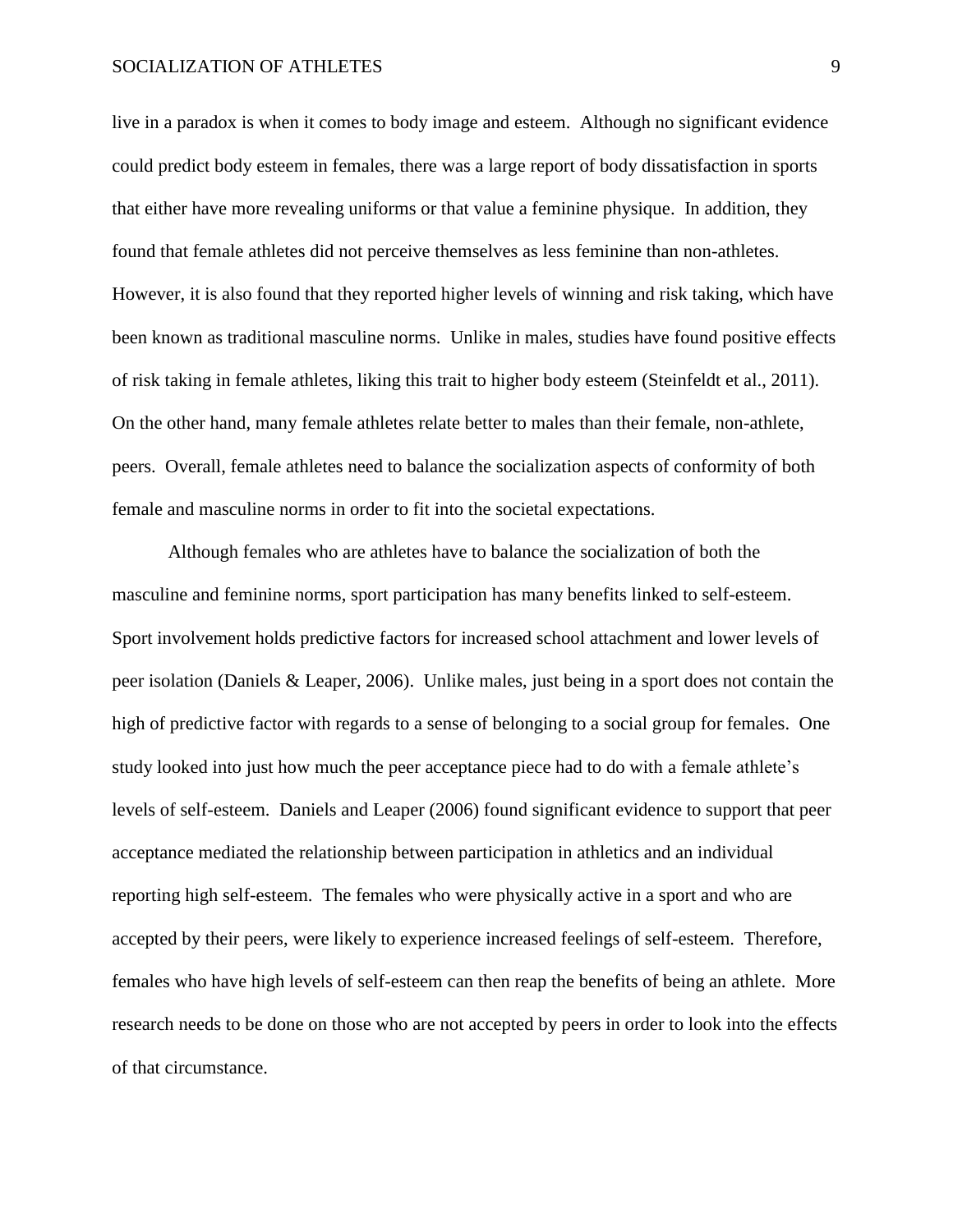#### **Socialization of Athletes**

Many of the attributes resulting from masculine norms result in negative effects for athletes. One of those traits were risk taking and its result of high alcohol consumption. Studies have shown significantly higher levels of alcohol use and abuse in athletes than their non-athlete peers (Martens, Cox, Beck, & Heppner, 2003). However, the exact motivators behind this excess consumption has been unclear. A group of researchers though the University of Missouri looked at positive and negative motivators along with internal versus external motivations to see if there was a connection (Martens et al., 2003). It was suggested that the norm of risk taking proved significant as an external, positive motivator for athletes to consume alcohol. The study suggests that "athletes have a greater psychological or physiological motive to experience the stimulation that is brought on by the consumption of alcohol" (Martens et al., 2013, p 238). Along with that, there was a socialization piece that also acted as an internal, positive motivator. Overall, it seemed as if positive motivation suggested more influential than negative motivators (i.e. coping mechanism due to increased stressors).

Organized sports have been known to provide benefits to school-aged students for a multitude of reasons. A major benefit of organized athletics for an individual was the increased physical fitness level over their peers. But one article looked at the connection between organized athletics and socioeconomic status (SES). In order to determine if SES was indeed a factor, the researchers assessed different components of junior high boys' and girls' fitness from a public, urban, Illinois middle school. They used the FITNESSGRAM assessment tool endorsed by the American College of Sports Medicine to validly and reliably assess body composition, cardiorespiratory fitness, muscular strength, muscular endurance, and muscular flexibility (Bohr, Brown, Laurson, Smith, & Bass, 2013). They determined the SES status off of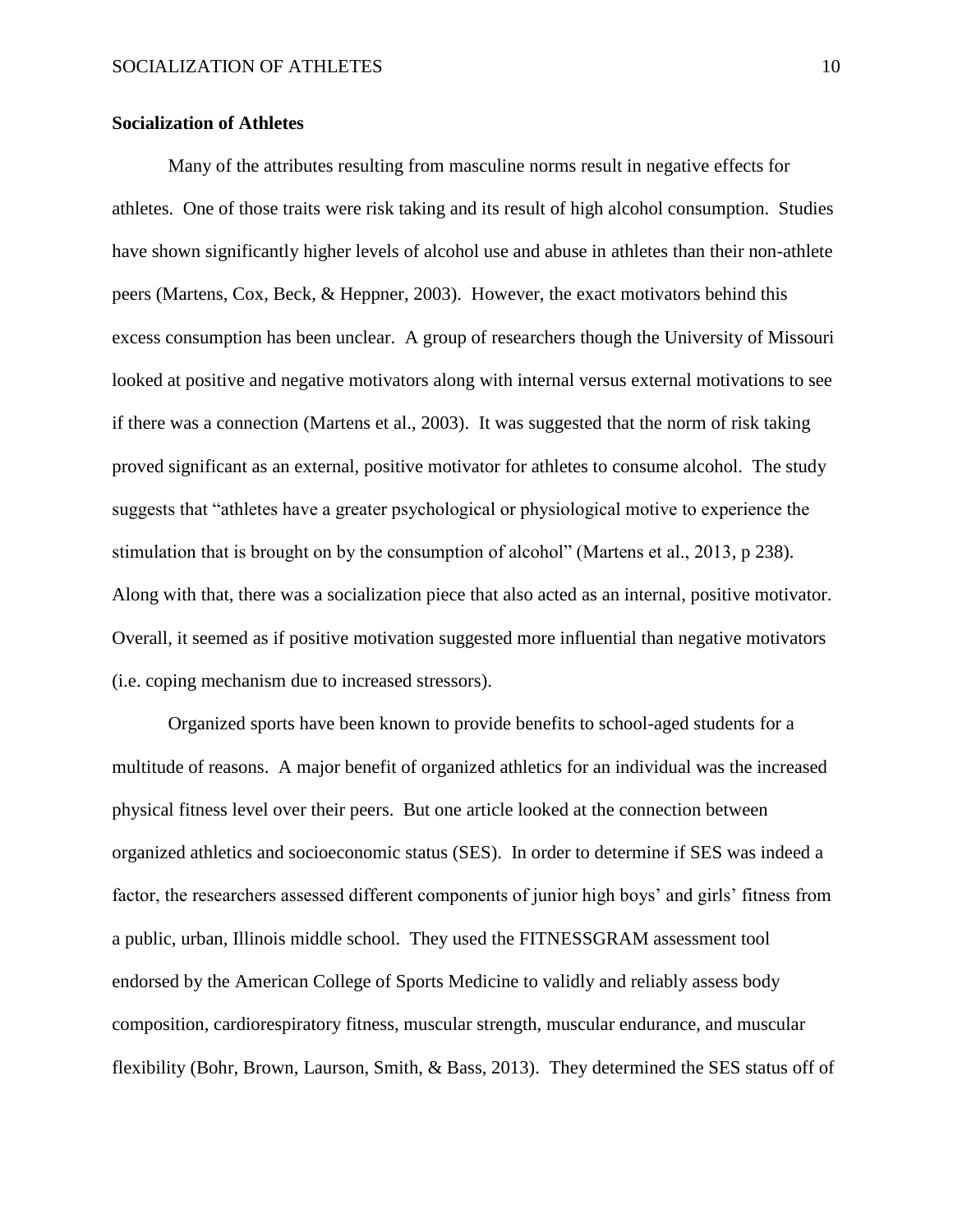the students' eligibility for the federal free lunch program. What the researchers found was no significance could be found between boys of different SES categories with regards to physical fitness. As for girls, the results showed a significant "difference in both body composition and physical fitness between girls of high and low SES" (Bohr et. al., 2013, p 544). The researchers suggested that this difference was a result of the data that showed that girls were more physically active if they were a member of an organized sport, which occurs more for higher SES students. They tend to have more access to facilities and equipment than those of lower SES. The researchers suggested that school administrators and physical educators encourage low SES females to participate in organized sport of some kind.

Athletics has not only shown benefits for athletes physically, but academically as well. Yeung (2015) took high school non-athletes, athletes, and athletic leaders' cognitive scores in multiple academic areas. An athletic leader is a student-athlete who is the leader of their sport team. Yeung (2015) saw that athletic leaders had significantly higher scores than those of nonathletes. Although not as significant, athletes in general had consistently higher scores than those of non-athletes. This provided data to support the idea that athletics had a strong positive relationship with academics. Another study used an intervention to combat social norms in athletics. The study looked at athletes who used mindfulness practices in order to build up their self-efficacy (Blecharza, et al., 2014). These practices included yoga, breathing exercises, visualization, and meditation. An unintentional finding was that students who used mindfulness practices also had increased performance compared to those athletes who did not. Although there has not been research on the direct effects of mindfulness, athletics, and academics combined, it may be said that there have been benefits seen out of all three used together. The ideals of confidence and competition can be applied to academics and athletics (Steinfeldt &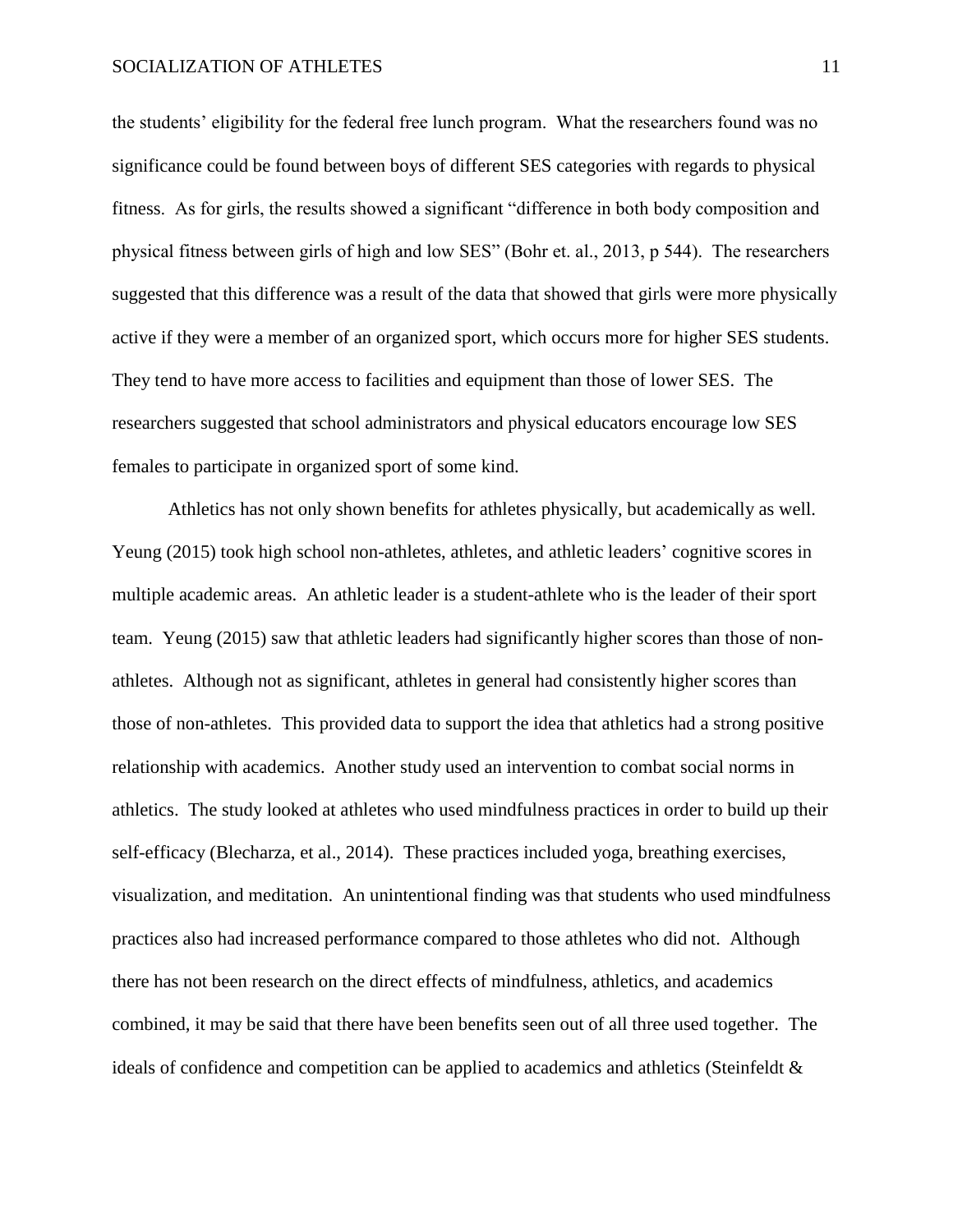#### SOCIALIZATION OF ATHLETES 12

Steinfeldt, 2012). If an individual applies these athlete ideals into their academics, there is research to suggest that they will be likely to succeed in multiple domains. That can explain the reason for athletes and athletic leaders to score higher on cognitive tests than those of nonathletes. Therefore, it can be said that athletics suggest a positive effect on academics and that academics benefit from an individual's participation in athletics.

The socialization of student-athletes is a process unlike that of many other groups in high schools. This group is typically overlooked when schools talk about the at-risk population because of the benefits typically associated with athletic participation. However, with the positives of exercise, academic performance, and peer acceptance for males, comes issues that non-athletes may not have. The masculine ideals student-athletes value are directly related to a negative help-seeking stigma, which can hide the struggles that are prevalent with this group. A struggle that presents itself to athletes whose sports emphasize weight or wear revealing uniforms is disordered eating (Steinfeldt, Zakrajsek, Carter, & Steinfeldt, 2011). This can also be connected to individuals with low self-esteem, which typically comes from low peer acceptance, more commonly found in females. An issue prevalent with minority males is the lack of role models, which results in low career maturity for this group. For school counselors, they can find ways to combat these issues by using positive behavior intervention strategies and positive motivators. The socialization that high school student-athletes face and the norms they are to fit into are not always healthy. Therefore, it can be left to the school counselor to identify the struggles of this population and ways to combat the issues they face.

#### **Discussion**

High school student-athletes have a unique socialization process that leads to factors in which student services within the schools should be aware of. However, the correlation between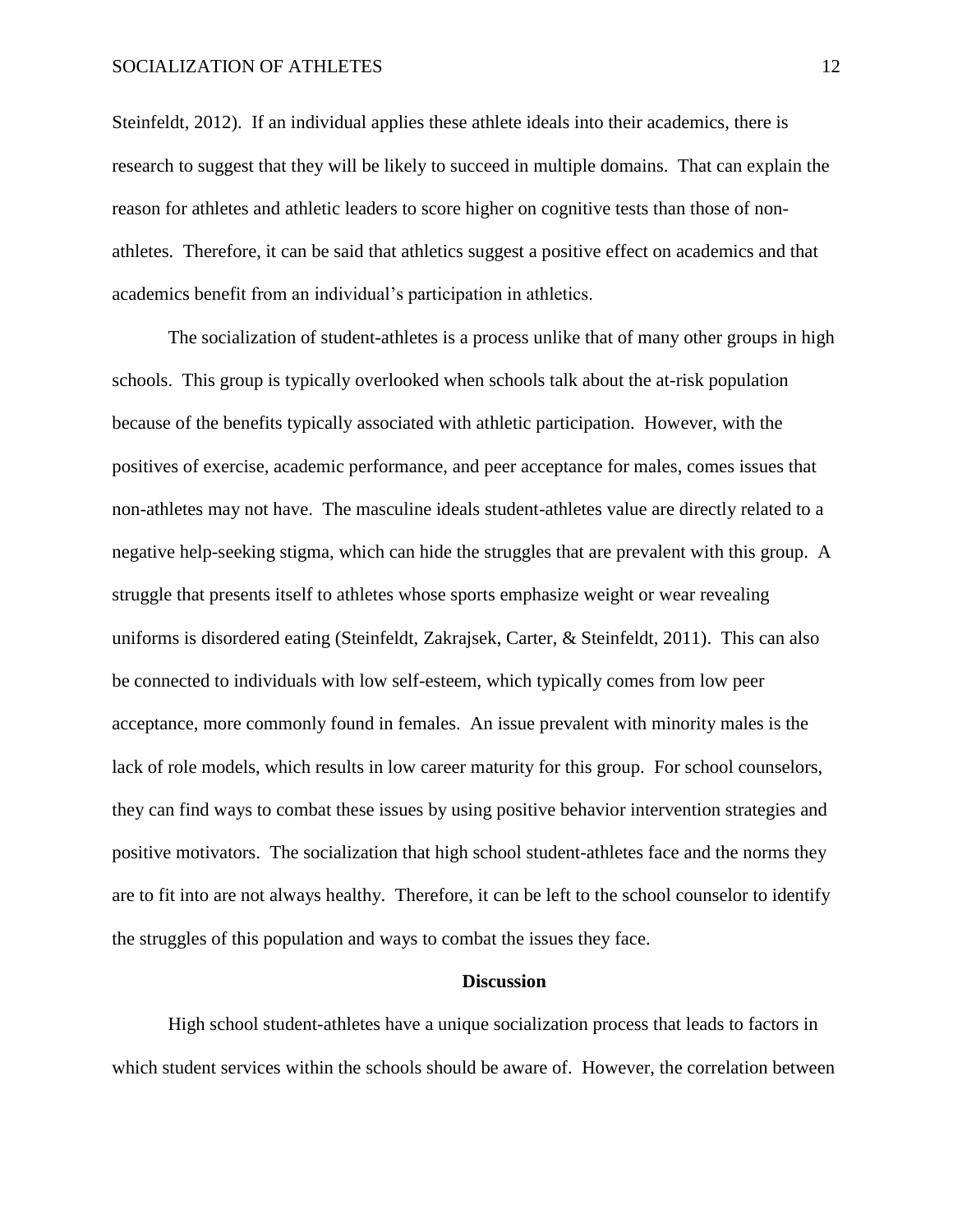the masculine ideals of athletics and the negative stigma to help-seeking can make it difficult for school counselors to identify any issues. Athletes are expected to have adapted the masculine ideals of competition, aggression, domination, and independence. Many of these values go hand-in-hand with exceling in academics, which may be another reason why student-athletes issues may go unnoticed. Their academic performance is typically at a higher level than nonathletes, which prevents them from being an at-risk population in many schools. Studentathletes have learned ideals that positively relate to academics and they rarely seek out help, which makes it difficult for individuals within schools see the issues that may be underlying.

One issue that faces males, specifically the minority population, are the lack of role models. The high level of African American males who aspire to be professional athletes can be a result of learned behavior. Notably successful CEOs, doctors, lawyers, scientists, and teachers are predominantly white males. Males of a minority status have their socializing agents in the entertainment industry, with very few outside of that. Following the path of famous African American athletes can be perceived as low-risk and high reward. The socializing environment of the African American community accepts this path for their student-athletes. The literature emphasizes the lack of models that these students have, which can limit opportunities for minority students. This can be detrimental to career maturity, as they may only see themselves in these restricted domains. Reaching out to this population may be better received if done by an individual or group of individuals that minority students can relate to.

Another issue that student-athletes must balance are physical challenges. Although an adequate amount of exercise is a benefit that a majority of student-athletes receive, body image pressures can be difficult to manage. A balance that female athletes have to combat are being strong enough for their sport, but still fitting into the feminine ideals. For male student-athletes,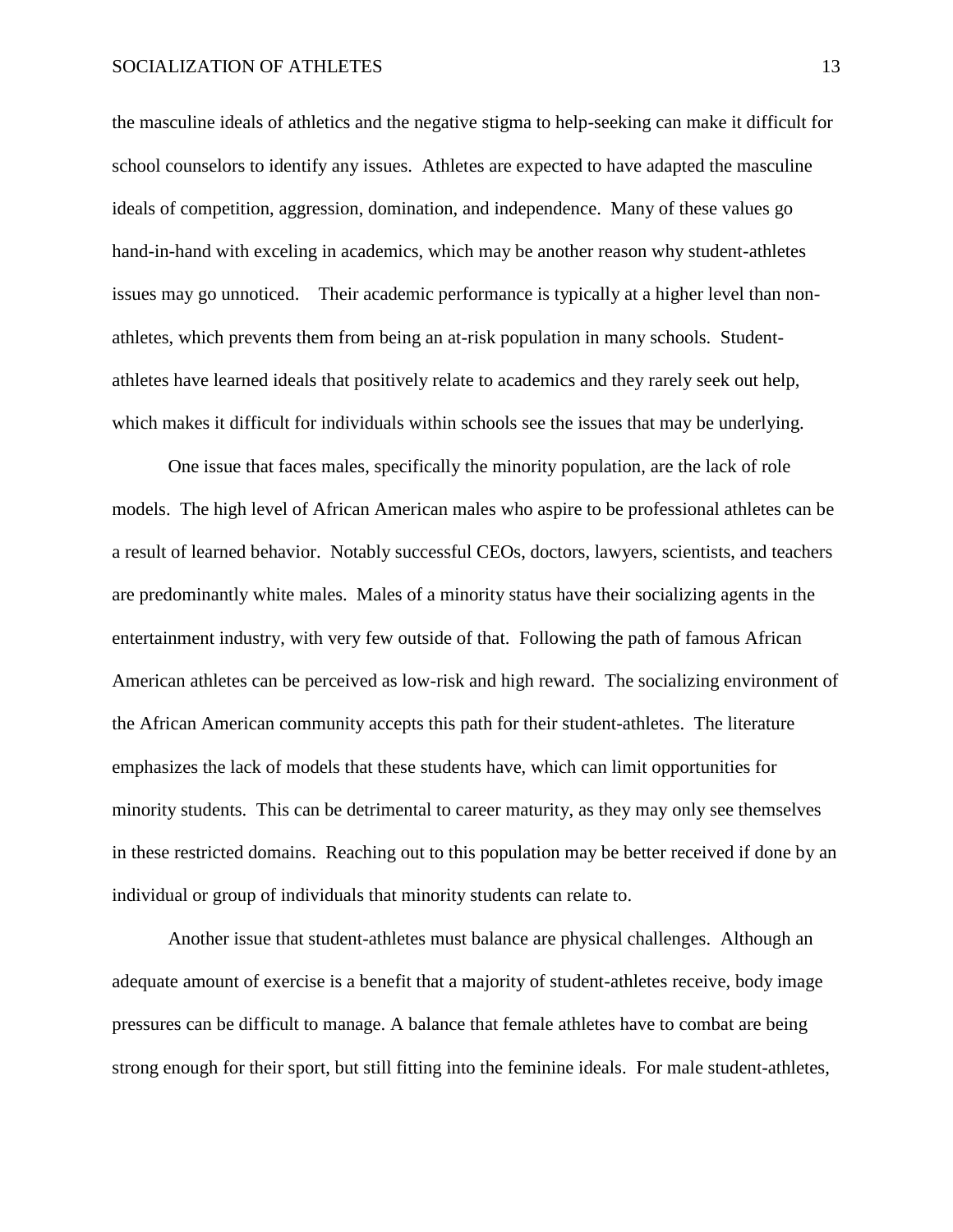#### SOCIALIZATION OF ATHLETES 14

there is a strong correlation between being an athlete and self-esteem, with regards to having a sense of belonging to a group. Being accepted into their peer groups typically requires this idealized body type. This acceptance raises self-esteem, which positively correlates to having a positive body image of one's self. The socially accepted body type of female athletes is to be tone, but not too muscular. However, the sport environment has risks for all genders with regards to body image. Athletes who have more revealing uniforms or emphasize weight are much more likely to produce athletes with disordered eating. Therefore, being a part of the athletic environment puts student-athletes at risk for issues with body image and self-esteem.

Although male and females do have different gender expectations when it comes to socialization, the traits that are a result of conforming to the student-athlete socialization norms have evidence to support similarities. Risk-taking is a huge social piece of being a studentathlete. More research needs to be done on what about athletics goes along with the risk-taking characteristic found in a majority of student athletes, but it does have a strong positive correlation with high levels of alcohol consumption. It was previously stated that there is significant research to support that many athletes binge drink as a coping mechanism and as a way to socialize with others. Both of those factors are positive motivators for athletes to consume alcohol. The negative motivators would be the physical symptoms that can hinder performance. Therefore, it can be theorized that the positive motivators seem to be more inviting for student-athletes than are negative motivators. School counselors can keep in mind that using positive motivation and reinforcement on athletes may be a solution to any academic or behavioral woes that may arise or already exist.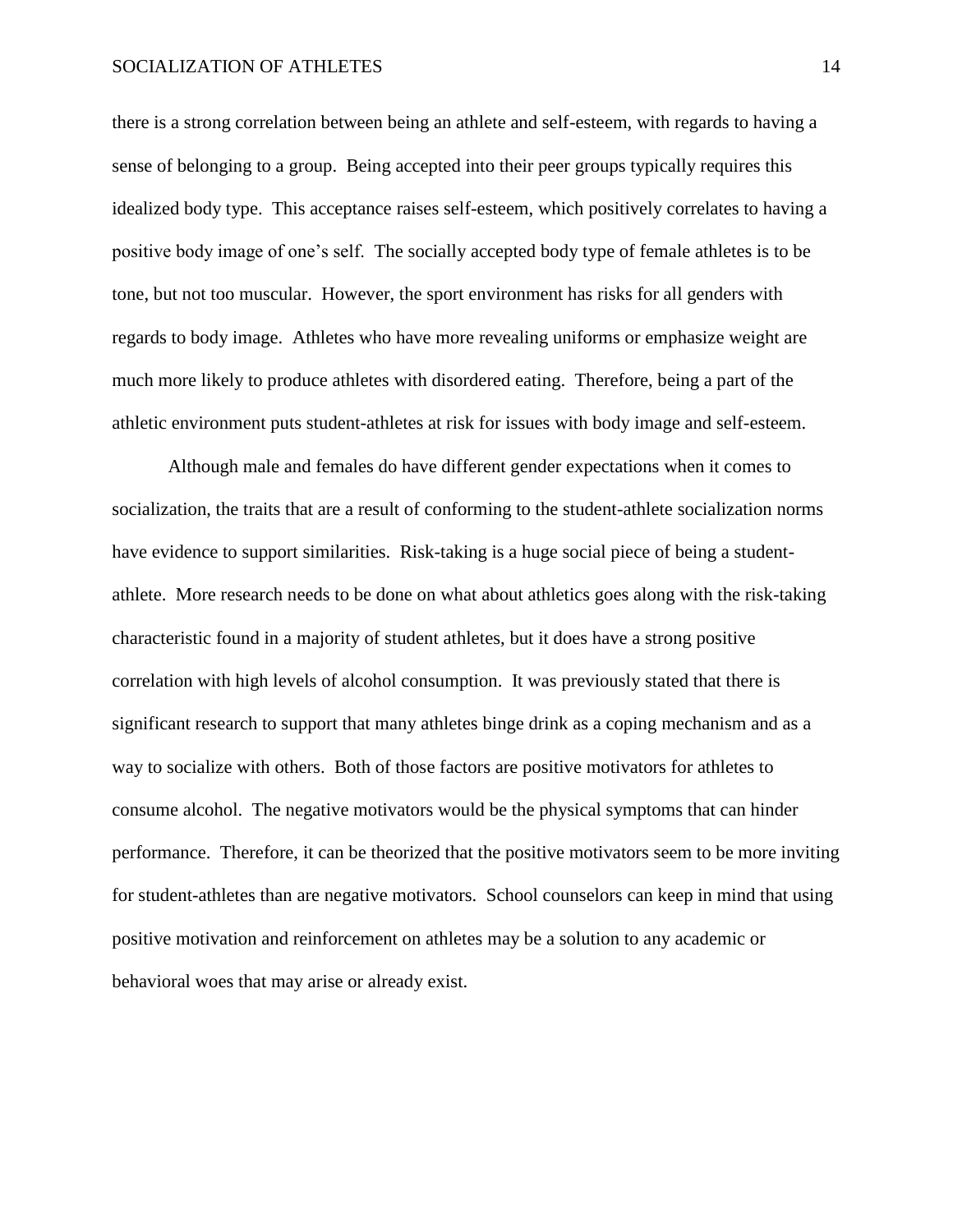#### **Implications for School Counselors**

All of the underlying struggles and pressures that face student-athletes have potential for being addressed by the school's pupil service department. School counselors have a unique role in being able to be proactive in using skill training and intervention strategies. Student-athletes typically let the positives outweigh the negatives with many aspects of their lives. Therefore, using a rewards system with this population tends to be the most effective. Using positive behavior intervention strategies can provide positive solutions to many of their woes. If a student-athlete is told about the positives of a behavior, they are more likely to apply that skill to their lives. For example, telling student-athletes about the negatives of abusing alcohol and binge drinking will have a very little effect on them. One the other hand, if they are told about the positives of not using these substances, then they may be more likely to keep those toxins out of their bodies. This framework can be applied to other psychoeducational topics like body image, self-esteem, mental health, academics, and careers. It is important for school counselors to know how students are motivated, as they are collaborators on the intervention strategies that schools tend to use.

Knowing what motivates a student relates to their values. Although school counselors are to put their values aside when working with students, it is important to use past experiences. Being able to relate to a student builds greater rapport and may be able to provide helpful insights into what the student may be experiencing. Having similar experiences can be advantageous, so long as the counselor can separate the student's experience from their own. In that case, a counselor with the background of athletics may be highly beneficial for studentathletes. They will be able to provide an empathetic atmosphere with a high level of understanding to the demands from a social, academic, and personal standpoint. In some cases it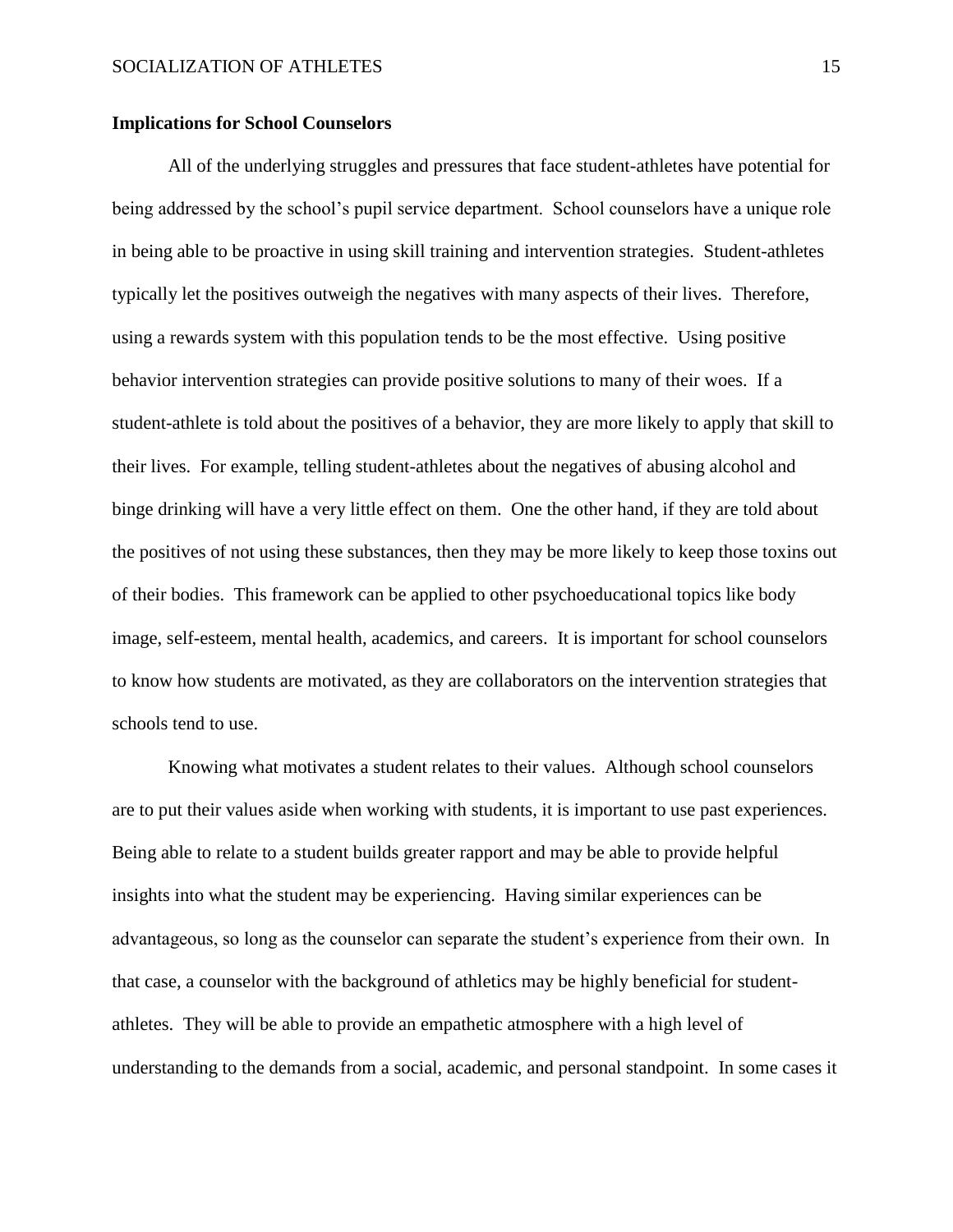has been seen that related experiences creates an environment for countertransference, but the data is not significant enough to cause concern. Therefore, in most situations, having related experiences can improve the counseling relationship.

Another way a school counselor can help their athletes in the social, academic, and career domains is by bringing in different individuals from the community. These individuals can be effective in providing information, interventions, or just by being an adult outside of school they can go to. Bringing them into schools or by setting up ways to take students to professionals in the community has a lot of benefits. This can be highly valuable, especially if the counselor can connect with people of a minority status in a professional setting. Many students who are of a minority status, particularly who identify as black, have very few high status role models who are not in the entertainment industry. Seeing individuals similar to themselves in a multitude of occupations can open up their minds to more career opportunities. Teachers and coaches may also be beneficial to the counseling program by providing curriculum and building relationships with students. They are individuals who potentially have daily contact with students. That much exposure can aid in rapport building and can have a significant impact on a student. Overall, school counselors can be effective in the development of the students by connecting community members and school staff with the students.

Facilitating connections for students can be presented in many fashions. One way they can be utilized is for interventions. A highly influential practice that has been shown to also improve academic and athletic performance is mindfulness. Using mindfulness strategies like yoga, visualization, meditation, and breathing exercises can have a direct positive effect on athletic, academic, personal, and social domains. Therefore, having others implement these strategies either in a small group, into the school curriculum, or during athletic practice could be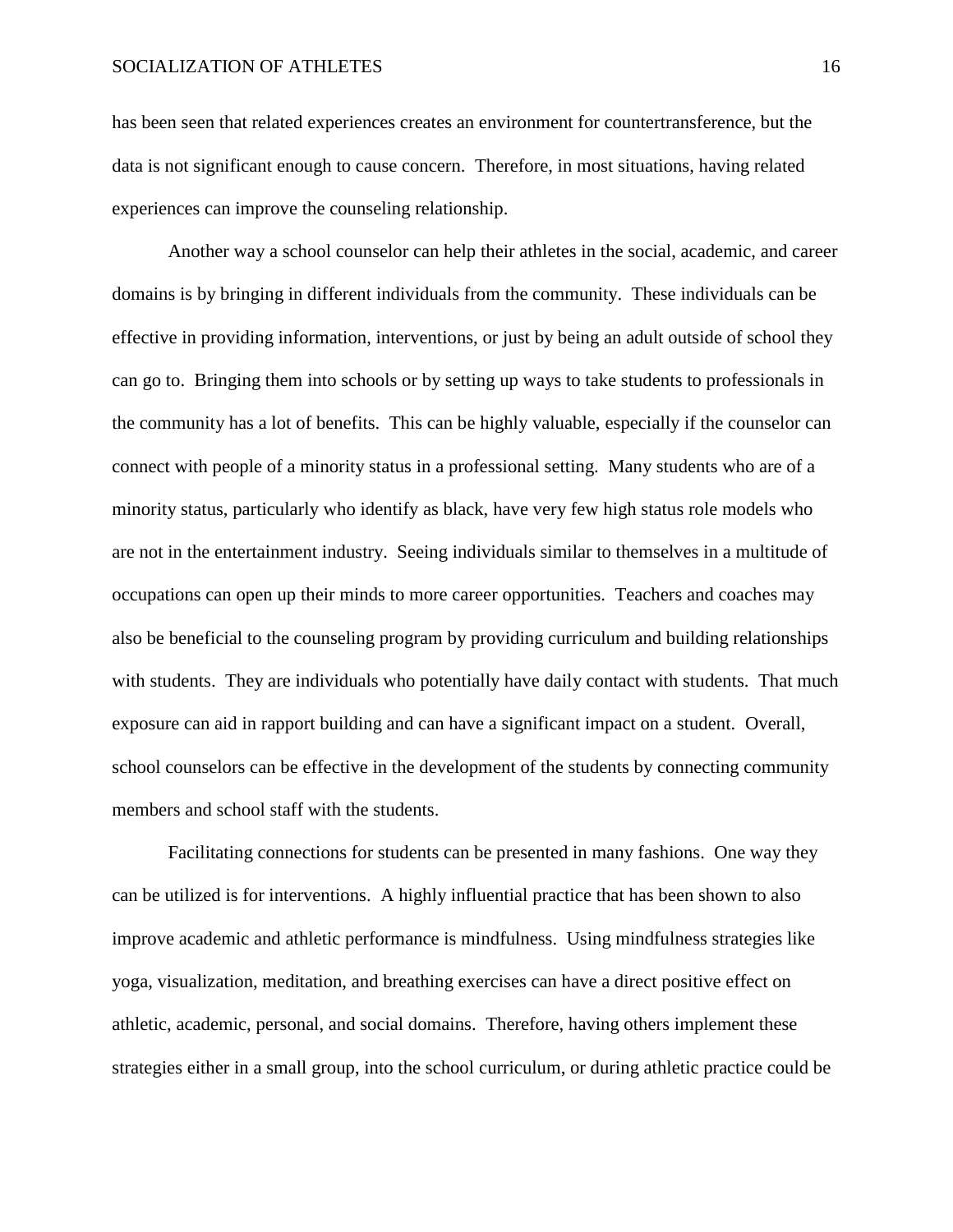highly beneficial to student-athletes. These practices can be shown to students by community members, school staff, teachers, coaches, administrators, or the school counselors. This could build relationships that may not have been there before.

### **Conclusion**

Through researching high-school athletes there was information I discovered that was both expected and unexpected. The masculine ideals that are embedded deep into the athletic values plays out in both positive and negative ways. I was aware that males benefit much more from conforming to those masculine ideals because it aligns very closely with their gender norms. However, females have a much tougher time balancing the masculine ideals because they can be completely adjacent to the feminine norms they are socially expected to follow. However, it was found that in general, high school athletes tend to overlook the negative aspects and overemphasize the positive effects that they may receive. They put in the hard work and long hours in order to win games and be successful. This idea applies to all areas of their life, not just athletics. Although there is a negative stigma toward help seeking, this is the piece that school counselors can take and apply to psychoeducational activities in order to improve the likelihood of effectiveness when working with student-athletes.

It is so important for school counselors to know the population they are working with. What I found out through this research is that by digging into the social aspects of students, the academic and career domains are related. By working on one domain, the others can be positively impacted. In my future career as a school counselor, I will look into what motivates students. I now know that this can come from how they are socialized to interact, the norms they are expected to follow, and how all of these factors are outwardly expressed. I have also gained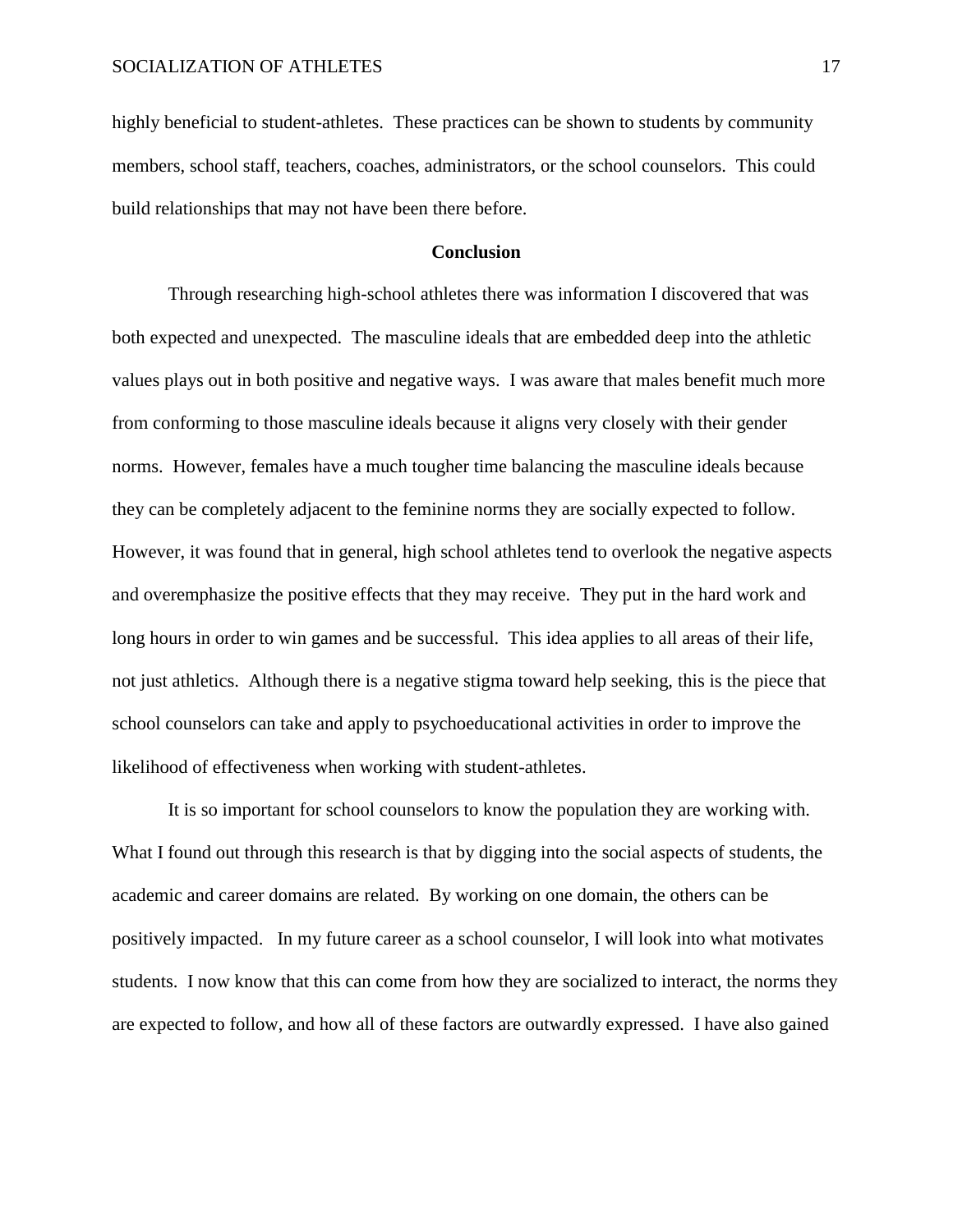concrete ideas that can be implemented into the curriculum that will be developed. Overall, this information will be used to enhance my ability to be an effective school counselor.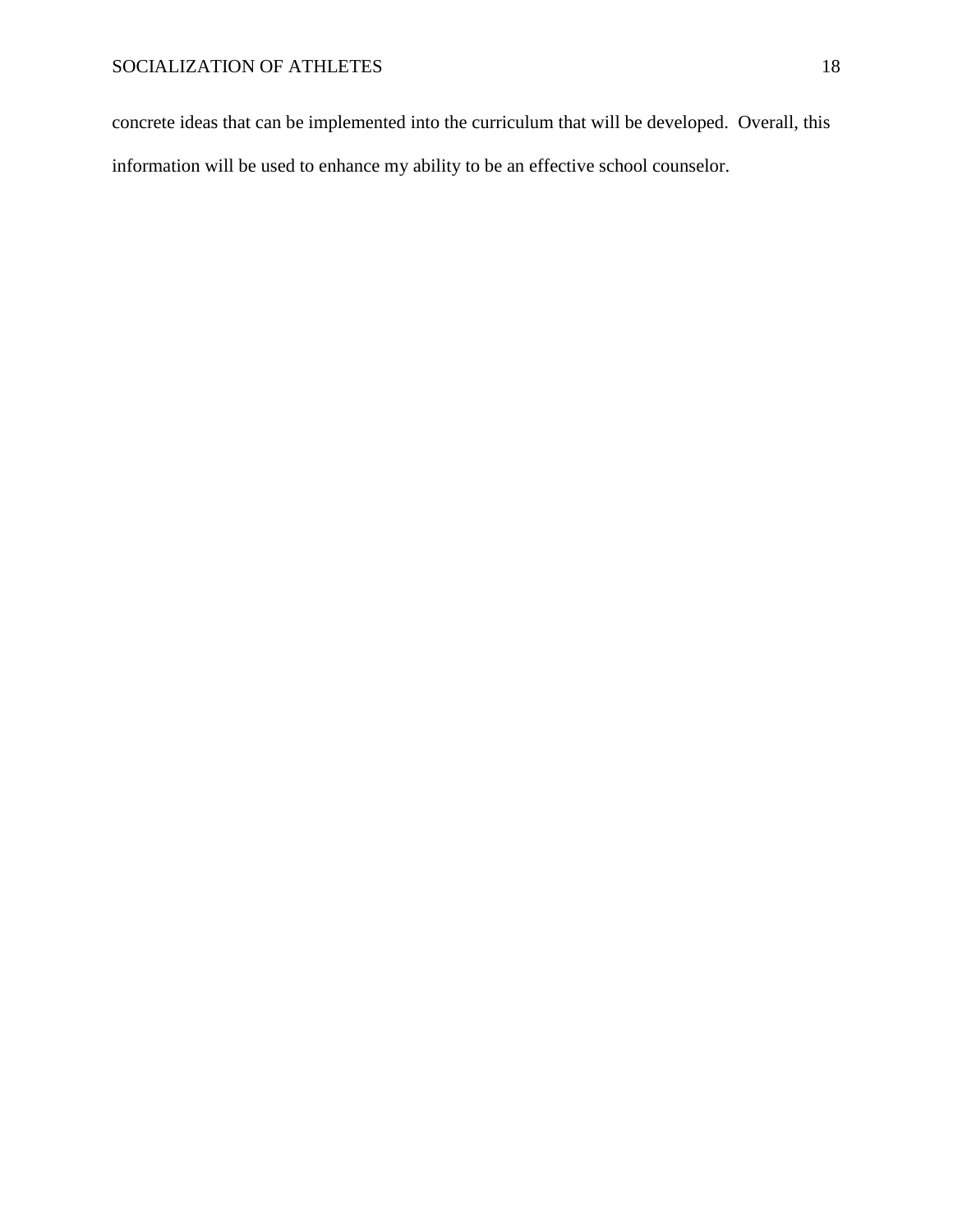#### **References**

- Beamon, K. K. (2010). Are sports overemphasized in the socialization process of african american males? A qualitative analysis of former collegiate athletes' perception of sport socialization. *Journal of Black Studies, 41*(2), 281-300.
- Blecharza, J., Luszczynskab, A., Scholzd, U., Schwarzere, R., Siekanskaa, M., & Cieslakb, R. (2014). Predicting performance and performance satisfaction: mindfulness and beliefs about the ability to deal with social barriers in sport. *Anxiety, Stress, and Coping, 27*(3), 270-287.
- Bohr, A. D., Brown, D. D., Laurson, K. R., Smith, P. J., & Bass, R. W. (2013). Relationship between soioeconomic status and physical fitness in junior high school student. *Journal of School Health, 83*(8), 542-547.
- Daniels, E., & Leaper, C. (2006). A longitudinal investigation of sport participation, peer acceptance, and self-esteem among adolescent girls and boys. *Sex Roles, 55*, 875-880.
- Martens, M. P., Cox, R. H., Beck, N. C., & Heppner, P. P. (2003). Measuring motivations for intercollegiate athlete alcohol use: A confirmatory factor analysis of the drinking motives measure. *Psychological Assessment, 15*(2), 235-239.
- Pattyn, E., Verhaeghe, M., Sercu, C., & Bracke, P. (2013). Medicalizing versus psychologizing mental illness: what are the implications for help seeking and stigma? A general population study. *Social Psychiatry & Psychiatric Epidemiology, 48*(10), 1637–1645.
- Steinfeldt, J. A., & Steinfeldt, M. C. (2012). Profile of masculine norms and help-seeking stigma in college football. *American Psychological Association, 1*(1), 58-71.
- Steinfeldt, J. A., Vaughan, E. L., LaFollette, J. r., & Steinfeldt, M. C. (2012). Bullying among adolescent football players: Role of masculinity and moral atmosphere. *Psychology of*